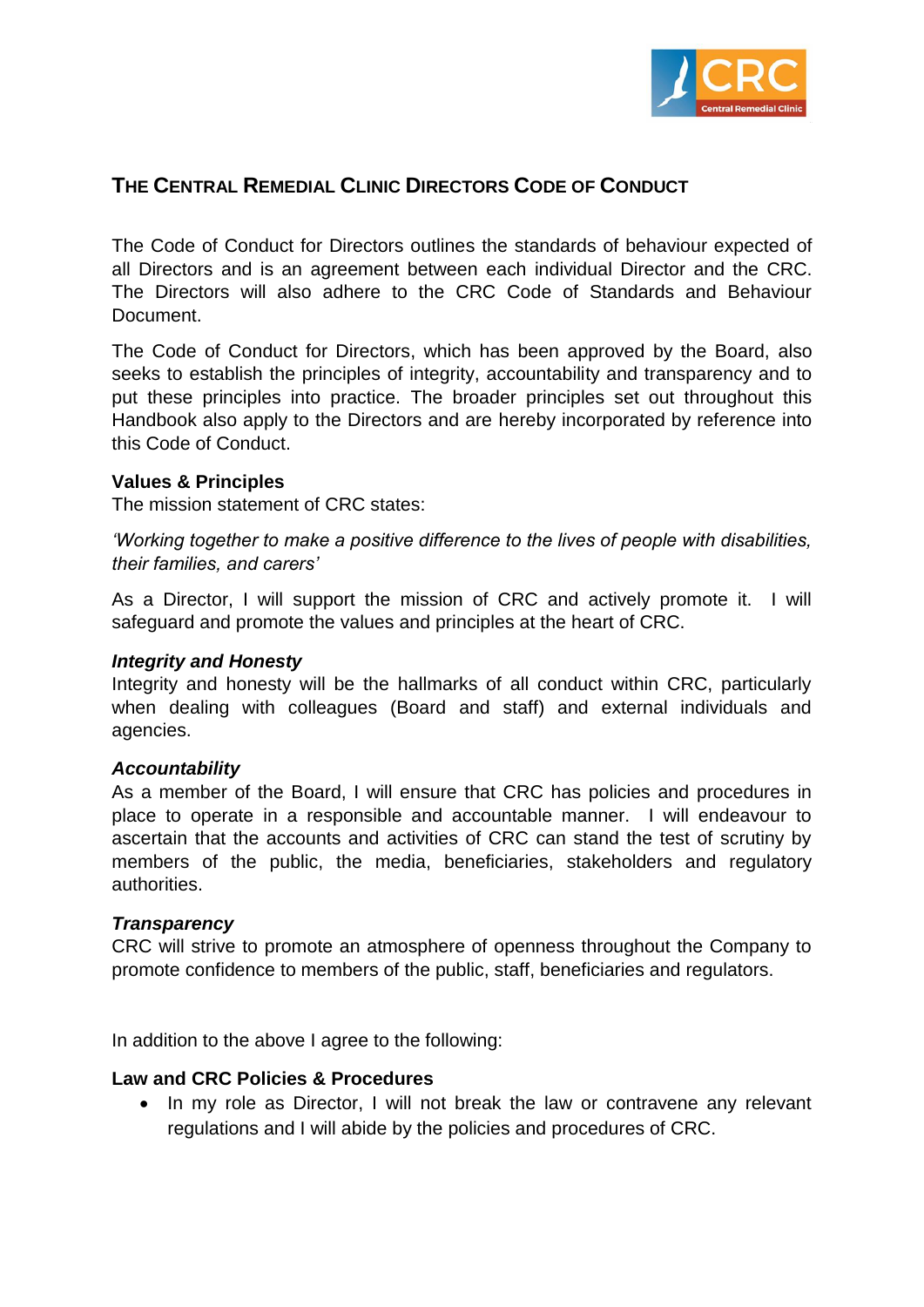

### **Conflicts of Interest and /or Loyalty**

- I will always act in the best interests of CRC and will declare any conflict of interest or loyalty and any circumstance as may be viewed by others as conflicting as soon as it arises.
- Unless the Board decides otherwise, I will leave the room during discussions on matters where such a conflict has arisen and have no part in decisions made.
- I will observe CRC policies in my relationships with fellow Directors, staff, beneficiaries or anyone I come into contact with in my role as Director.

### **Guardian of the reputation of the CRC**

- I will not speak as a Director to the media or any public forum without the prior knowledge and approval of the Chairperson or the CEO.
- When I am asked to represent CRC, any comments I make will reflect current policy even where I do not agree with it.
- When speaking as a private citizen I will aim to uphold the reputation of the CRC and those who work and volunteer for it.
- I will respect CRC, Board and individual confidentiality.

#### **Personal gain**

- I will not personally gain from my role as a Director nor will I permit others to do so as a result of my actions or negligence.
- I will document expenses and seek reimbursement according to agreed policy.
- I will not accept gifts or hospitality without the consent of the Board.
- I will use CRC resources responsibly, and only when authorised in accordance with procedure.

#### **As a member of the Board**

- I will embody the principles of good governance in all my actions and strive to live up to the trust placed in me by CRC.
- I will abide by governance procedures and strive to attend all Board meetings.
- I will endeavour to absorb agenda items sent to me in good time and be prepared to contribute my opinions during meetings.
- I will honour the authority of the Chairperson, maintain a respectful attitude to the opinions of others and accept a majority vote.
- I will maintain confidentiality unless authorised to speak outside meetings.